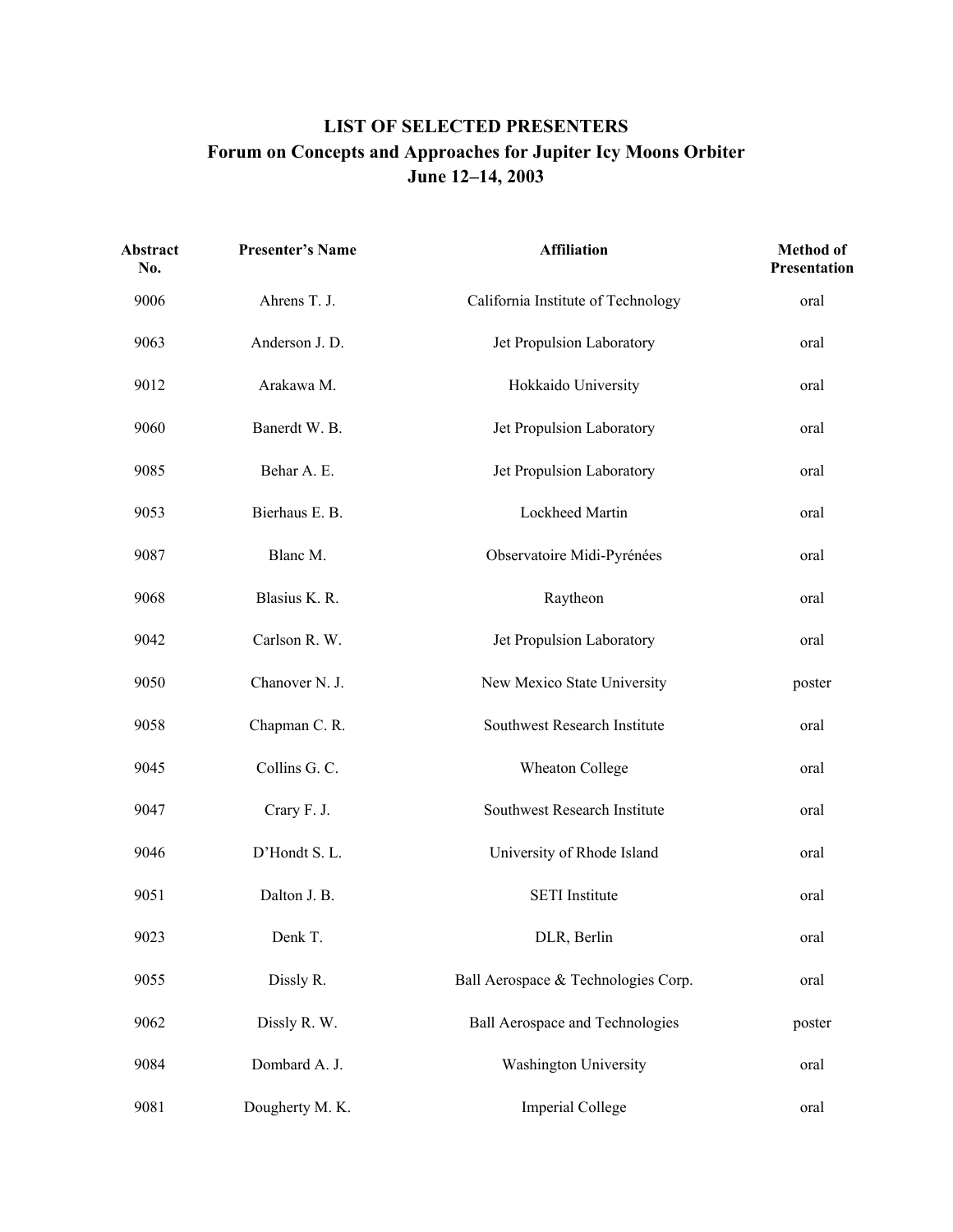| <b>Abstract</b><br>No. | <b>Presenter's Name</b> | <b>Affiliation</b>                           | <b>Method</b> of<br>Presentation |
|------------------------|-------------------------|----------------------------------------------|----------------------------------|
| 9066                   | Eicken H.               | University of Alaska, Fairbanks              | poster                           |
| 9038                   | Eluszkiewicz J.         | Atmospheric and Environmental Research, Inc. | oral                             |
| 9090                   | Figueredo P. H.         | Arizona State University                     | poster                           |
| 9091                   | Flynn M. T.             | NASA Ames Research Center                    | oral                             |
| 9026                   | Giese B.                | DLR, Berlin                                  | oral                             |
| 9013                   | Green J. L.             | NASA Goddard Space Flight Center             | oral                             |
| 9036                   | Gunapla S.              | Jet Propulsion Laboratory                    | oral                             |
| 9005                   | Hansen G. B.            | University of Washington, Seattle            | oral                             |
| 9077                   | Hays C. C.              | Jet Propulsion Laboratory                    | oral                             |
| 9039                   | Head J. W. III          | <b>Brown University</b>                      | oral                             |
| 9003                   | Hendrix A. R.           | Jet Propulsion Laboratory                    | oral                             |
| 9040                   | Hibbitts C. A.          | University of Washington, Seattle            | oral                             |
| 9028                   | Hoppa G. V.             | Raytheon Missile Systems                     | oral                             |
| 9011                   | Johnson T. V.           | Jet Propulsion Laboratory                    | oral                             |
| 9048                   | Kaplan M. L.            | Ball Aerospace & Technologies Corp.          | oral                             |
| 9041                   | Kargel J. S.            | U.S. Geological Survey, Flagstaff            | oral                             |
| 9079                   | Kargel J. S.            | U.S. Geological Survey, Flagstaff            | oral                             |
| 9080                   | Kargel J. S.            | U.S. Geological Survey, Flagstaff            | oral                             |
| 9009                   | Khurana K. K.           | University of California, Los Angeles        | oral                             |
| 9075                   | Koukol R. C.            | Jet Propulsion Laboratory                    | oral                             |
| 9019                   | Kurth W. S.             | University of Iowa                           | oral                             |
| 9017                   | Lebreton J.-P.          | ESTEC, Noordwijk                             | oral                             |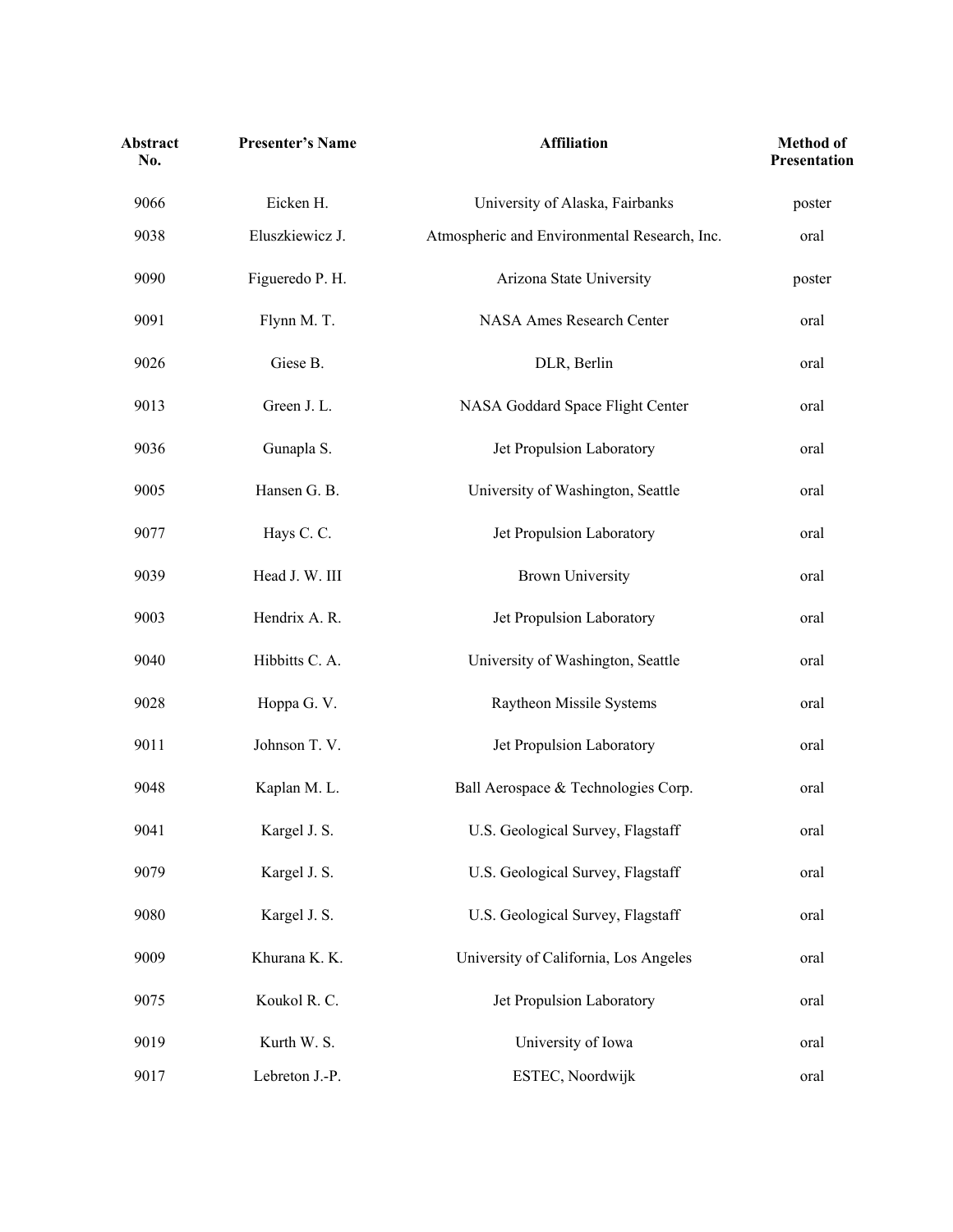| <b>Abstract</b><br>No. | <b>Presenter's Name</b> | <b>Affiliation</b>                    | <b>Method</b> of<br>Presentation |
|------------------------|-------------------------|---------------------------------------|----------------------------------|
| 9054                   | Liou J.-C.              | Lockheed Martin                       | oral                             |
| 9088                   | Lipps J. H.             | University of California, Berkeley    | oral                             |
| 9035                   | Lorenz R. D.            | University of Arizona                 | poster                           |
| 9021                   | Lux J. P.               | Jet Propulsion Laboratory             | oral                             |
| 9074                   | Madsen S. N.            | Jet Propulsion Laboratory             | oral                             |
| 9089                   | Mauk B. H.              | Johns Hopkins University              | oral                             |
| 9007                   | McEwen A. S.            | University of Arizona                 | oral                             |
| 9049                   | McGrath M. A.           | Space Telescope Science Institute     | oral                             |
| 9056                   | McHarg M. G.            | United States Air Force Academy       | oral                             |
| 9057                   | McKinnon W. B.          | Washington University                 | oral                             |
| 9064                   | McMaster R. L.          | Jet Propulsion Laboratory             | oral                             |
| 9015                   | McNutt R. L. Jr.        | Johns Hopkins University              | oral                             |
| 9025                   | Moore J. M.             | NASA Ames Research Center             | oral                             |
| 9016                   | Moore M. H.             | NASA Goddard Space Flight Center      | oral                             |
| 9002                   | Moore W. B.             | University of California, Los Angeles | oral                             |
| 9001                   | Nimmo F.                | University College London             | oral                             |
| 9029                   | Orton G. S.             | Jet Propulsion Laboratory             | oral                             |
| 9018                   | Phillips C. B.          | <b>SETI</b> Institute                 | oral                             |
| 9008                   | Prieto-Ballesteros O.   | Centro de Astrobiología               | oral                             |
| 9082                   | Prieur D.               | Université de Bretagne Occidentale    | oral                             |
| 9069                   | Puschell J. J.          | Raytheon                              | poster                           |
| 9030                   | Retherford K.D.         | Southwest Research Institute          | poster                           |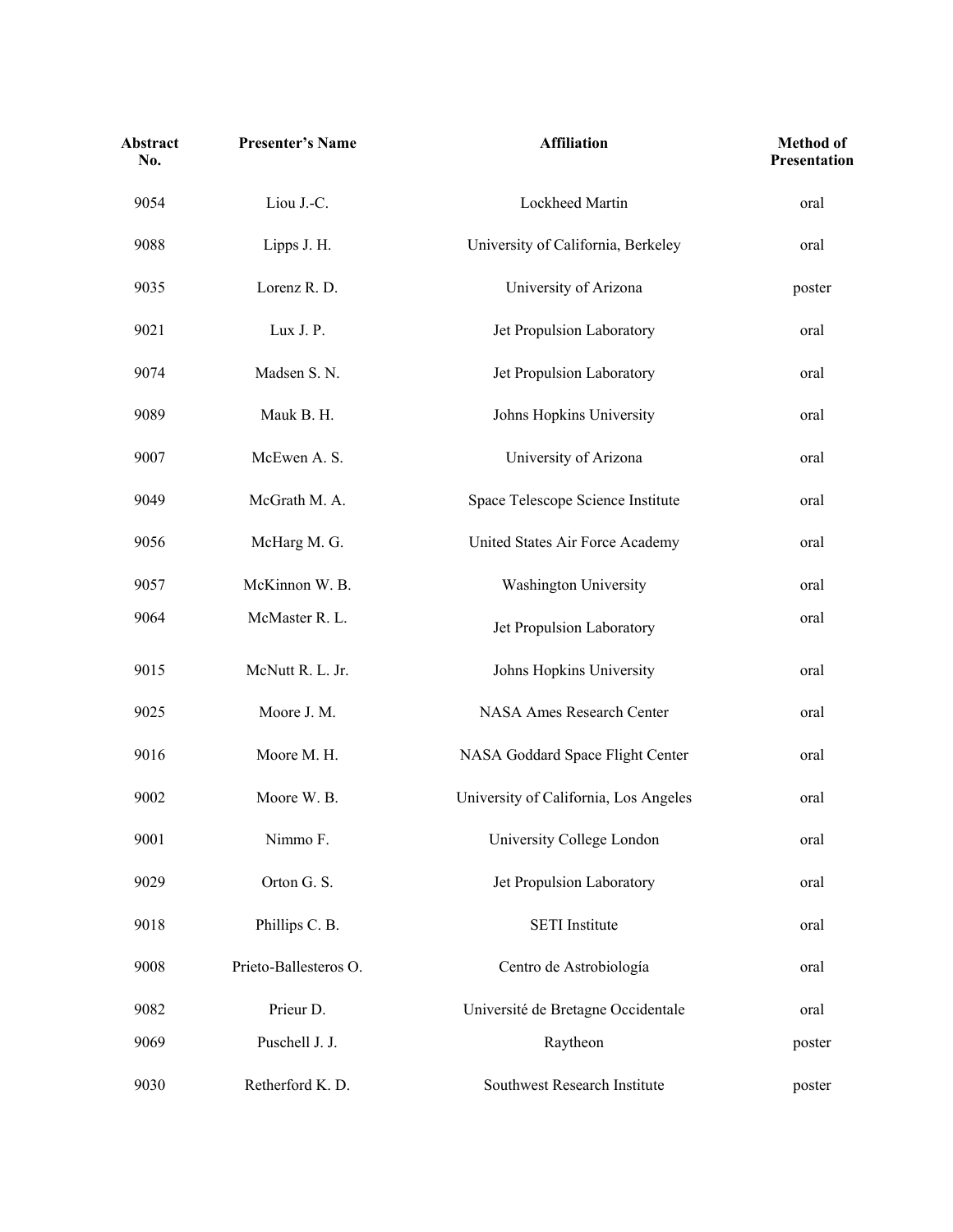| Abstract<br>No. | <b>Presenter's Name</b> | <b>Affiliation</b>                           | <b>Method</b> of<br>Presentation |
|-----------------|-------------------------|----------------------------------------------|----------------------------------|
| 9059            | Roesler F. L.           | University of Wisconsin                      | oral                             |
| 9071            | Rosen P. A.             | Jet Propulsion Laboratory                    | oral                             |
| 9033            | Safaeinili A.           | Jet Propulsion Laboratory                    | oral                             |
| 9014            | Saur J.                 | Johns Hopkins University                     | oral                             |
| 9072            | Schenk P. M.            | Lunar and Planetary Institute                | oral                             |
| 9073            | Schenk P. M.            | Lunar and Planetary Institute                | oral                             |
| 9070            | Schulz M.               | Lockheed Martin                              | oral                             |
| 9083            | Schulze-Makuch D.       | University of Texas at El Paso               | oral                             |
| 9067            | Sellar R. G.            | University of Central Florida                | oral                             |
| 9043            | Shirley J. H.           | Jet Propulsion Laboratory                    | oral                             |
| 9027            | Showalter M. R.         | <b>Stanford University</b>                   | oral                             |
| 9024            | Simon-Miller A. A.      | NASA Goddard Space Flight Center             | poster                           |
| 9031            | Smyth W. H.             | Atmospheric and Environmental Research, Inc. | oral                             |
| 9052            | Smythe W.D              | Jet Propulsion Laboratory                    | oral                             |
| 9086            | Sotin C.                | Laboratoire de Planétologie et Géodynamique  | oral                             |
| 9022            | Spaun N. A.             | NASA Ames Research Center                    | oral                             |
| 9032            | Spencer J. R.           | Lowell Observatory                           | oral                             |
| 9078            | Spencer J. R.           | Lowell Observatory                           | oral                             |
| 9076            | Spiers G. D.            | Jet Propulsion Laboratory                    | oral                             |
| 9034            | Spilker T. R.           | Jet Propulsion Laboratory                    | oral                             |
| 9065            | Turtle E. P.            | University of Arizona                        | oral                             |
| 9061            | Winebrenner D. P.       | University of Washington, Seattle            | oral                             |